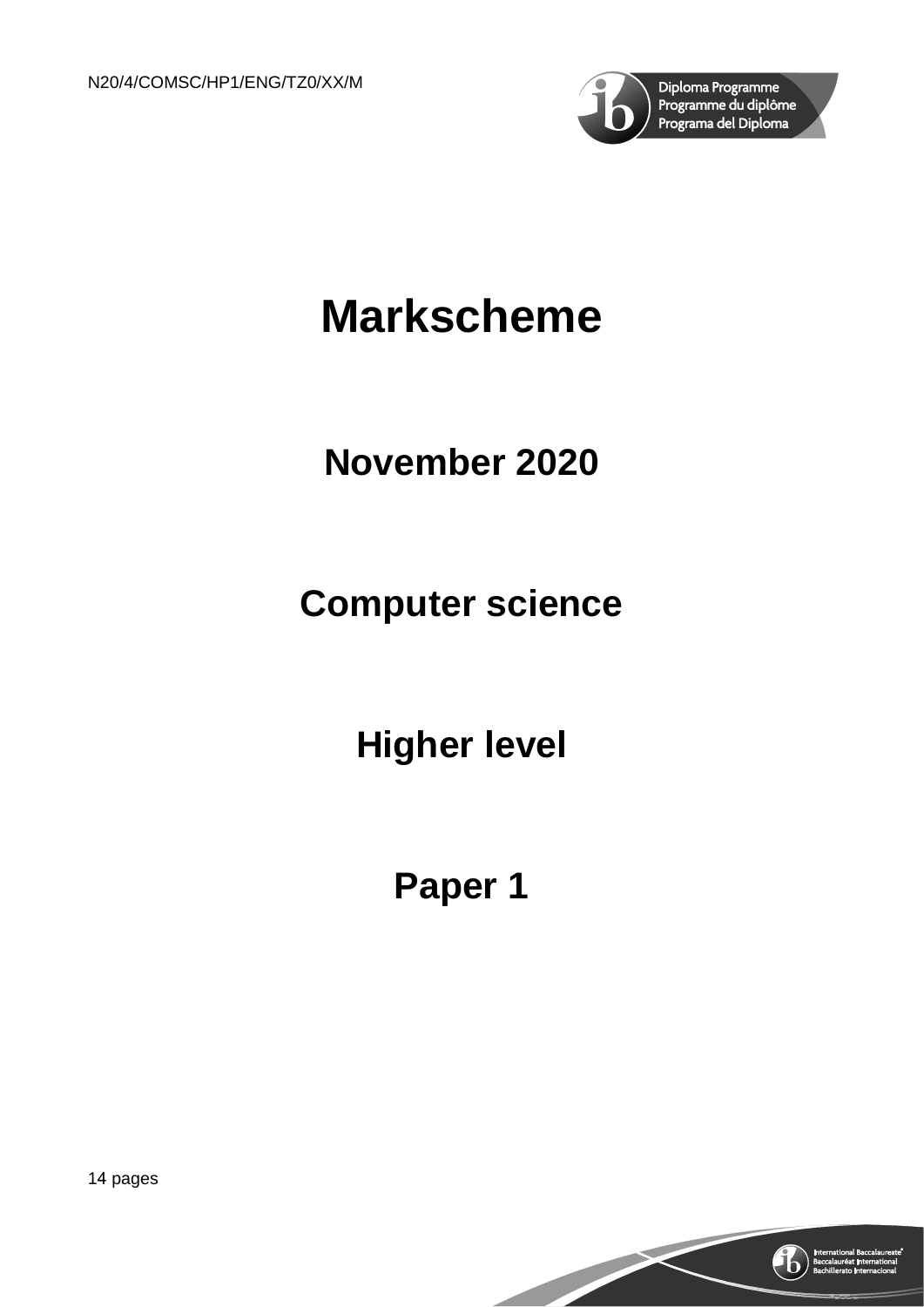No part of this product may be reproduced in any form or by any electronic or mechanical means, including information storage and retrieval systems, without written permission from the IB.

Additionally, the license tied with this product prohibits commercial use of any selected files or extracts from this product. Use by third parties, including but not limited to publishers, private teachers, tutoring or study services, preparatory schools, vendors operating curriculum mapping services or teacher resource digital platforms and app developers, is not permitted and is subject to the IB's prior written consent via a license. More information on how to request a license can be obtained from https://ibo.org/become-an-ib-school/ib-publishing/licensing/applying-for-a-license/.

Aucune partie de ce produit ne peut être reproduite sous quelque forme ni par quelque moyen que ce soit, électronique ou mécanique, y compris des systèmes de stockage et de récupération d'informations, sans l'autorisation écrite de l'IB.

De plus, la licence associée à ce produit interdit toute utilisation commerciale de tout fichier ou extrait sélectionné dans ce produit. L'utilisation par des tiers, y compris, sans toutefois s'y limiter, des éditeurs, des professeurs particuliers, des services de tutorat ou d'aide aux études, des établissements de préparation à l'enseignement supérieur, des fournisseurs de services de planification des programmes d'études, des gestionnaires de plateformes pédagogiques en ligne, et des développeurs d'applications, n'est pas autorisée et est soumise au consentement écrit préalable de l'IB par l'intermédiaire d'une licence. Pour plus d'informations sur la procédure à suivre pour demander une licence, rendez-vous à l'adresse suivante : https://ibo.org/become-an-ib-school/ib-publishing/licensing/applying-for-a-license/.

No se podrá reproducir ninguna parte de este producto de ninguna forma ni por ningún medio electrónico o mecánico, incluidos los sistemas de almacenamiento y recuperación de información, sin que medie la autorización escrita del IB.

Además, la licencia vinculada a este producto prohíbe el uso con fines comerciales de todo archivo o fragmento seleccionado de este producto. El uso por parte de terceros —lo que incluye, a título enunciativo, editoriales, profesores particulares, servicios de apoyo académico o ayuda para el estudio, colegios preparatorios, desarrolladores de aplicaciones y entidades que presten servicios de planificación curricular u ofrezcan recursos para docentes mediante plataformas digitales— no está permitido y estará sujeto al otorgamiento previo de una licencia escrita por parte del IB. En este<br>enlace encontrará más información sobre cómo solicitar una licencia: enlace encontrará más https://ibo.org/become-an-ib-school/ib-publishing/licensing/applying-for-a-license/.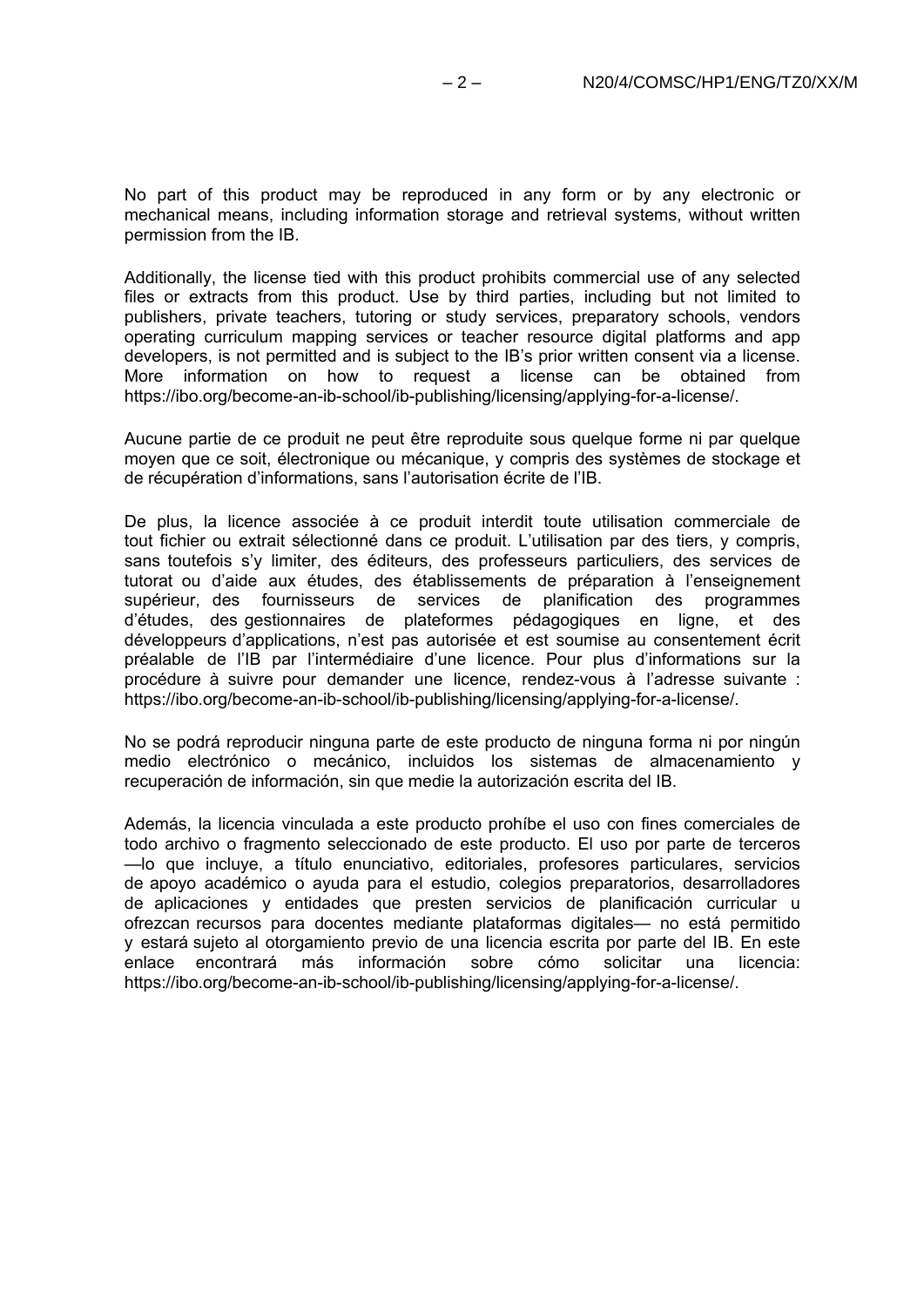## **Subject details: Computer science HL paper 1 markscheme**

### **Mark allocation**

Section A: Candidates are required to answer **all** questions. Total 25 marks. Section B: Candidates are required to answer **all** questions. Total 75 marks.

Maximum total  $= 100$  marks.

### **General**

- A markscheme often has more specific points worthy of a mark than the total allows. This is intentional. Do not award more than the maximum marks allowed for that part of a question.
- When deciding upon alternative answers by candidates to those given in the markscheme, consider the following points:
- Each statement worth one point has a separate line and the end is signified by means of a semi-colon (;).
- An alternative answer or wording is indicated in the markscheme by a "/"; either wording can be accepted.
- Words in ( … ) in the markscheme are not necessary to gain the mark.
- If the candidate's answer has the same meaning or can be clearly interpreted as being the same as that in the markscheme then award the mark.
- Mark positively. Give candidates credit for what they have achieved and for what they have got correct, rather than penalizing them for what they have not achieved or what they have got wrong.
- Remember that many candidates are writing in a second language; be forgiving of minor linguistic slips. In this subject effective communication is more important than grammatical accuracy.
- Occasionally, a part of a question may require a calculation whose answer is required for subsequent parts. If an error is made in the first part then it should be penalized. However, if the incorrect answer is used correctly in subsequent parts then **follow through** marks should be awarded. Indicate this with "**FT**".

#### **General guidance**

| <b>Issue</b>                                                                                   | Guidance                                                                                                                                                                                                                                                                                                                                                                                                                                                                                                                                                                                                                                                        |
|------------------------------------------------------------------------------------------------|-----------------------------------------------------------------------------------------------------------------------------------------------------------------------------------------------------------------------------------------------------------------------------------------------------------------------------------------------------------------------------------------------------------------------------------------------------------------------------------------------------------------------------------------------------------------------------------------------------------------------------------------------------------------|
| Answering<br>more than<br>the quantity<br>οf<br>responses<br>prescribed<br>in the<br>questions | • In the case of an "identify" question, read all answers and mark positively up to the<br>maximum marks. Disregard incorrect answers.<br>• In the case of a "describe" question, which asks for a certain number of facts<br>eg "describe two kinds", mark the first two correct answers. This could include two<br>descriptions, one description and one identification, or two identifications.<br>• In the case of an "explain" question, which asks for a specified number of<br>explanations eg "explain two reasons ", mark the first two correct answers.<br>This could include two full explanations, one explanation, one partial<br>explanation etc. |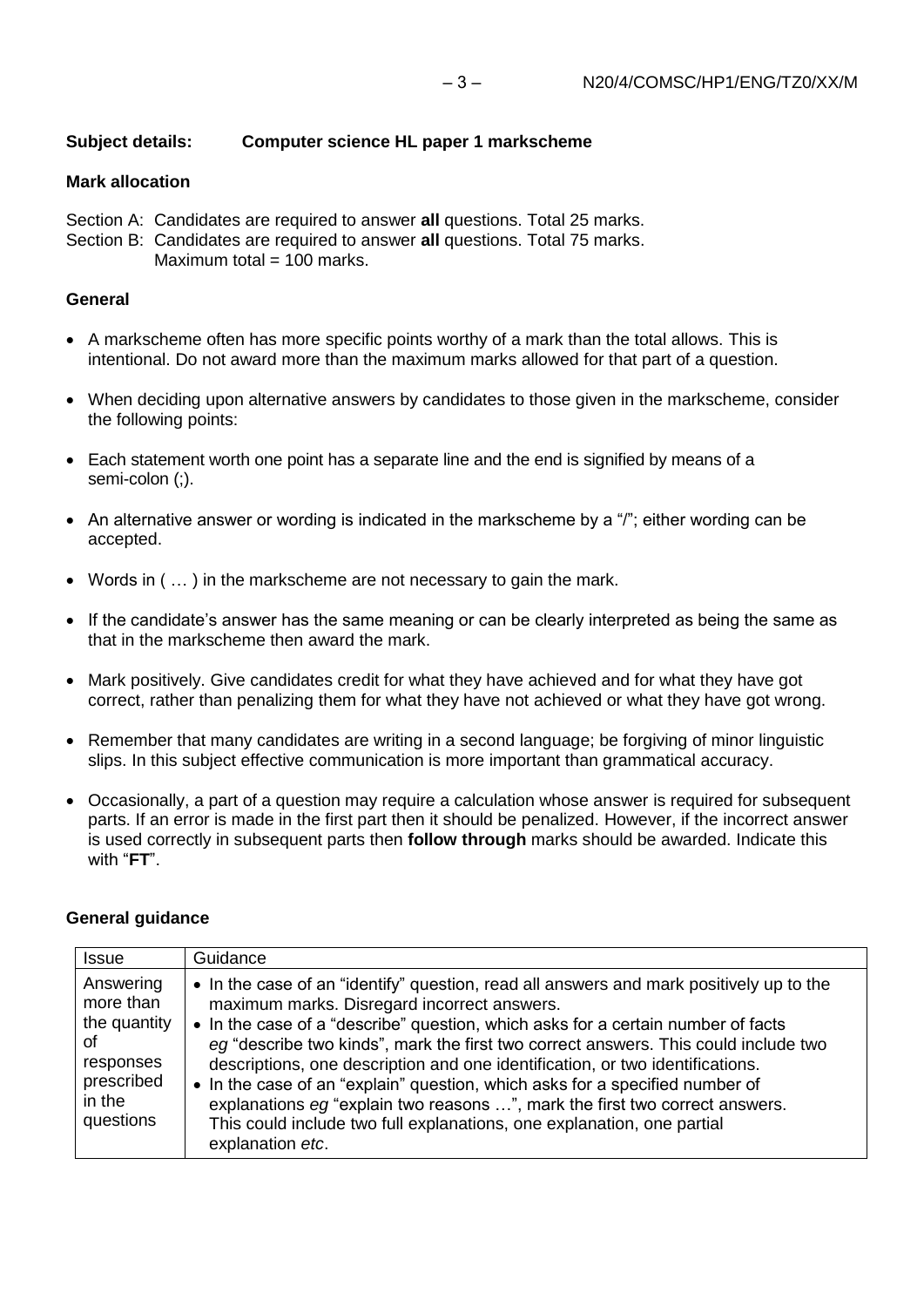## **Section A**

#### **1.** (a) *Award [2 max].*

Auto-correct/short sequences/codes; can be used to represent longer phrases;

#### Mail merge;

allows production of many letters by only typing the (body of a) letter once;

Voice recognition; allows easy entry of text;

#### (b) *Award [1 max].*

Technical documentation explains how to install software; Technical documentation describes the hardware configuration/operating system needed (to install this software);

- **2.** (a) *Award [1 max].* B, A, D, C;
	- (b) *Award [1 max]* A, B, C, D;

#### **3.** *Award [3 max].*

memory management method that uses secondary memory to increase the amount of primary memory; transfers data blocks of the same size ("pages"); from secondary storage to main storage when they are required; and returns them to secondary storage when they are not;

#### **4.** *Award [4 max].*

there is no extra cost; for running two systems/for extra salaries (no need to increase the number of employees);

benefits can be gained immediately; because new system is better than the old;

if there is a bug in the new system; there is not a second system to fall back on/could be disastrous for the company;

employees will need to be capable of using the new system immediately; without training/with training in advance but not on the system;

*Mark as 2 and 2*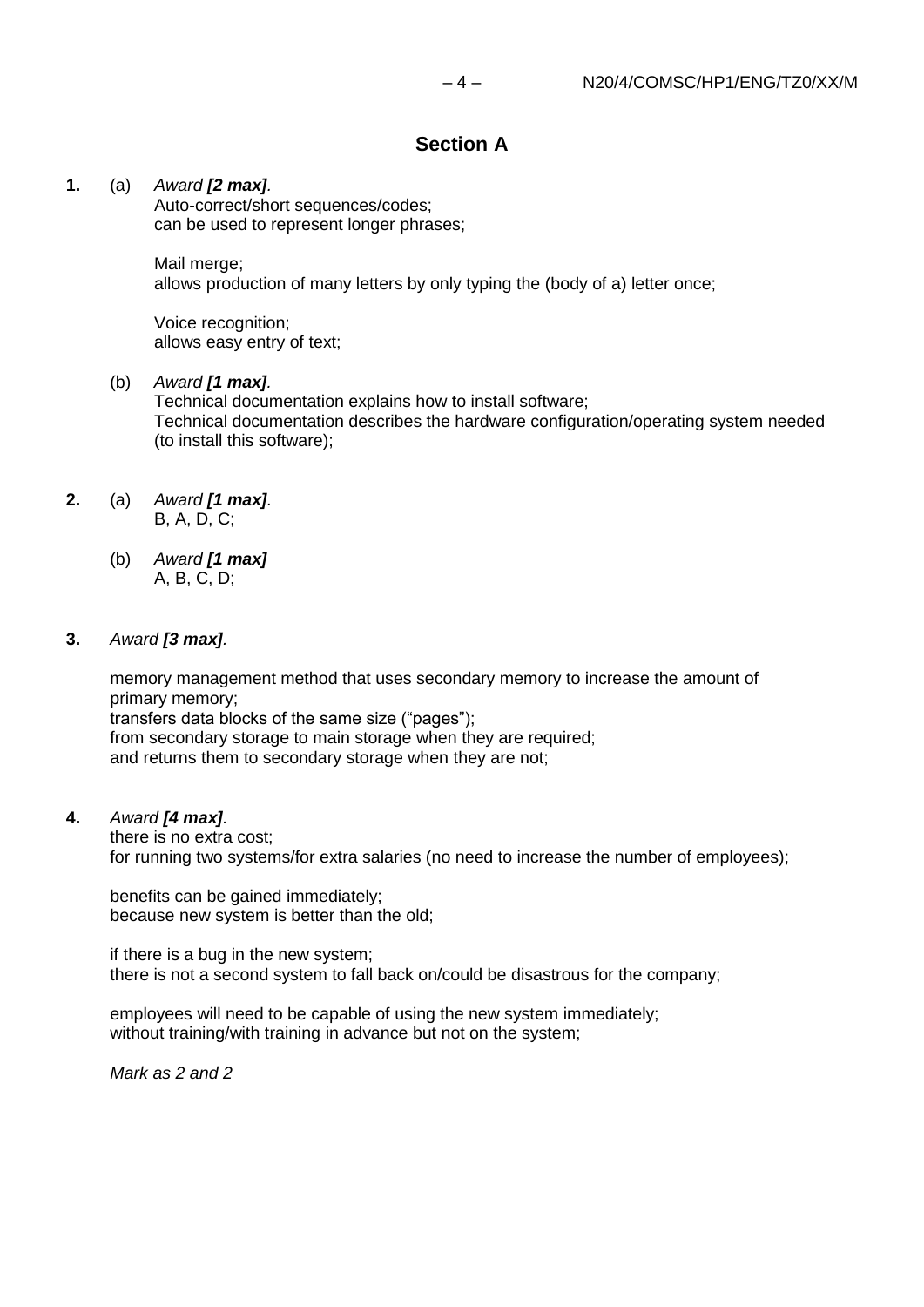#### **5.** *Award [2 max].*

Reactive behavior;

autonomous agent senses the environment and reacts;

Autonomy;

autonomous agent activates alone for a task / is not invoked for a task / selects the task itself / operates without human supervision;

#### Persistence;

autonomous agent is a programmed device and the software describing an agent runs continuously;

#### Sociality;

autonomous agent can interact with other agents through communication / it can work in coordination and cooperation with other agents;

#### **6.** (a) *Award [1 max].*

CU/Control Unit;

#### (b) *Award [2 max].*

MAR (is a register in the CPU that) stores the address of the (next) instruction/data; to be read from/written to RAM;

#### **7.** *Award [4 max].*

*Award [1] for looping through array; Award [1] for comparing each pair of adjacent items (in the array); Award [1] for swapping them if they are in the wrong order; Award [1] for repeating this until no swaps is required (which indicates that the array is sorted);*

#### **8.** *Award [4 max].*

*Award [1] for a truth table with all 8 inputs and up to 3 correct outputs. Award [2] for 4 or 5 correct rows in the truth table. Award [3] for 6 or 7 correct rows in the truth table. Award [4] for all 8 correct rows in the truth table.*

|  | C | (A XOR B) AND NOT C |
|--|---|---------------------|
|  |   |                     |
|  |   |                     |
|  |   |                     |
|  |   |                     |
|  |   |                     |
|  |   |                     |
|  |   |                     |
|  |   |                     |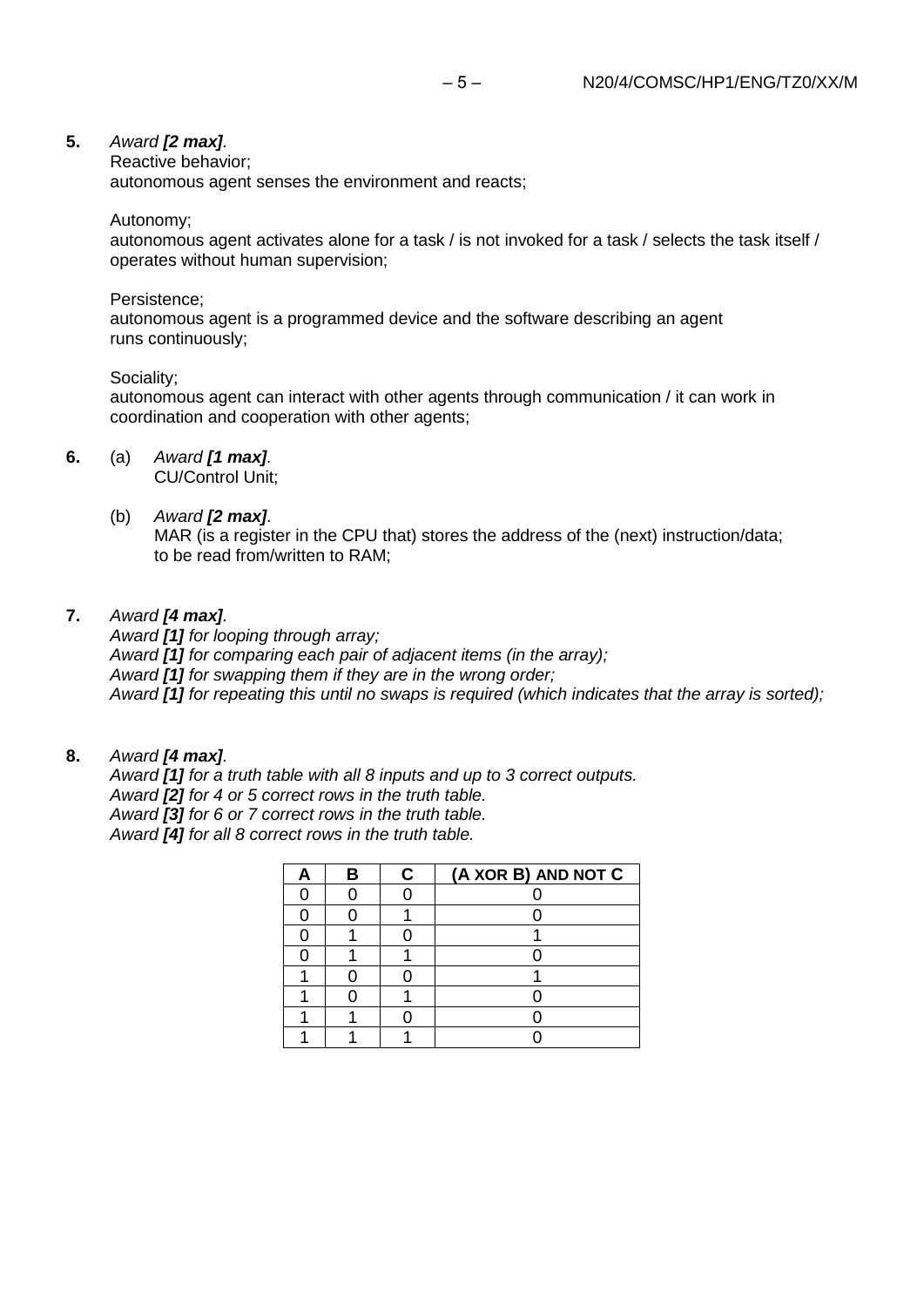### **Section B**

#### **9.** (a) *Award [3 max].*

controls the flow of data in the network; inspects address of data packets; directs to the appropriate network path/ selects a path between networks (by inspecting address of data packets); securely transmits data packets (across that path toward the intended destination);

#### (b) *Award [4 max].*

malicious software/spyware/malware / viruses; attacking the system;

the type of connection; valid outline for the slow down (depending on the type of connection);

*Note: There are many types of internet connection: wireless connections, wireless hotspots, mobile internet, broadband connections, fixed wireless and satellite connection, cable, DSL;*

hardware malfunction;

internet speed can considerably slow down if modem-router configuration is not correct / updated;

external factors;

during the peak hours of daytime the most visited websites encounter more network traffic than what has been anticipated;

*NOTE: Accept examples. For example, too many students try to connect to an e-learning site at the same time.*

*Mark as 2 and 2*

#### (c) *Award [4 max].*

Preventing unauthorized access/No access without user names/passwords; which should be regularly changed/made difficult to guess;

Data should be encrypted; Allowing only those with decrypting code access;

Teachers/students should be trained for safe practices; to create a risk-conscious /security-aware culture within the school;

Installation of virus checkers/spyware software; to prevent damage to data files or the system / to prevent data being extracted from the files/system;

*Mark as 2 and 2*

*Note: Accept appropriate measures such as physical security measures / access control / data security / network and communication security / user awareness and education, etc.*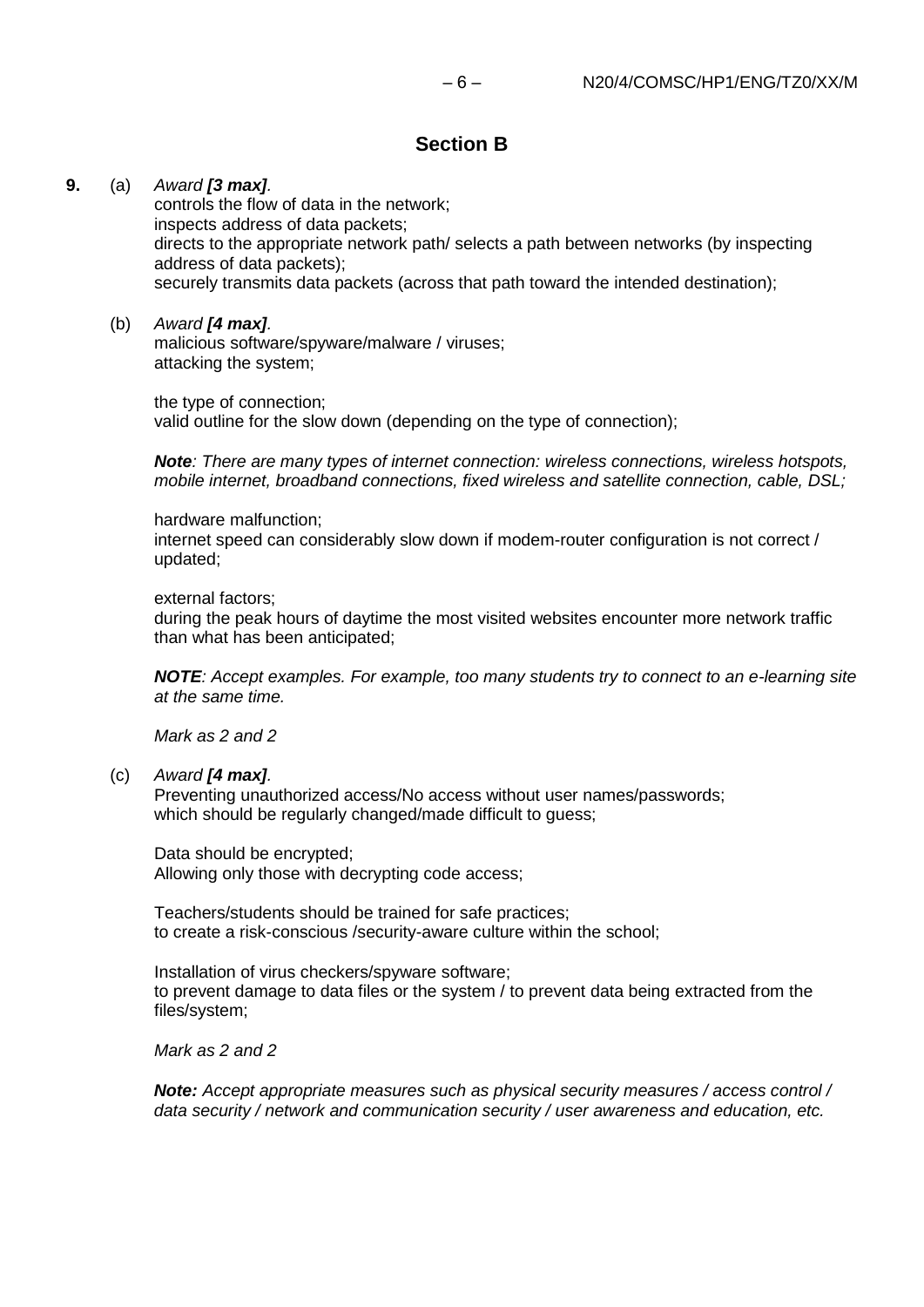#### (d) *Award [4 max].*

*Award [1] for looping through the inventory file; Award [1] for reading the supply data record (ID number, name, maximum quantity, minimum quantity and remaining quantity); Award [1] for checking if the quantity remaining is less than minimum quantity; Award [1] If so, calculate the quantity to be ordered (number to buy) / as the maximum quantity minus the quantity remaining; Award [1] for outputting the name/ID number of the office supply and the number to buy;*

Example 1:

```
while not end of inventory file
   read supply data record from file
   if remaining quantity < minimum quantity 
      then
         numbertobuy = maximum quantity – remaining quantity
        output ("Reorder ", ID, name, numbertobuy)
   end if
end loop
```
#### Example 2:

```
for each item in the inventory loop
  with item do
   if remaining quantity < minimum quantity then
     output "Reorder ", ID, name, (maximum quantity – remaining quantity)
   end if
  end do
end loop
```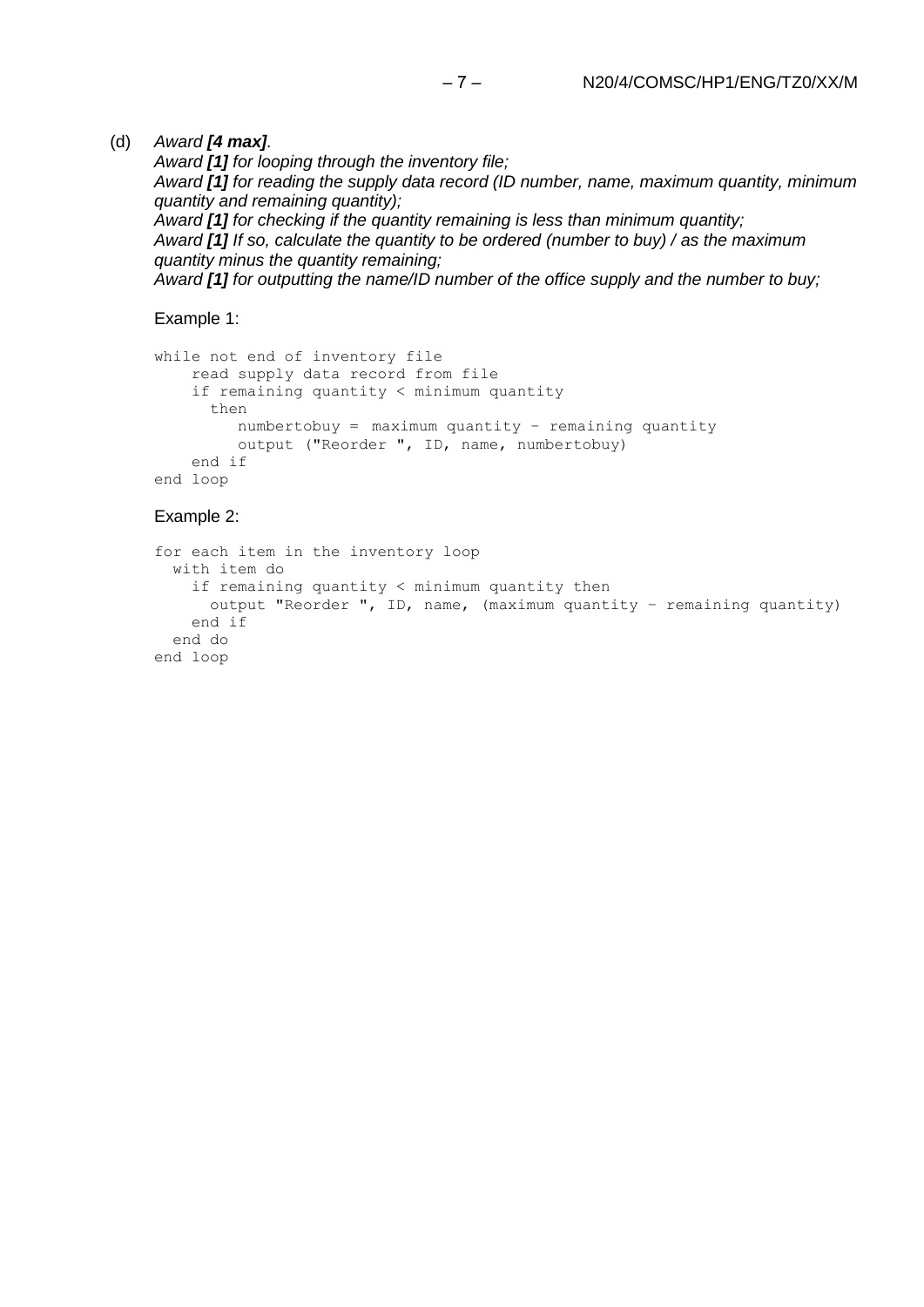#### **10.** (a) *Award [2 max].*

complexity / simplicity / amount of effort to get a result / number of errors with the time taken to move past them;

readability / comprehensibility / reading or writing speed; learnability / time to accomplish tasks on the first use; effectiveness ( user performance); efficiency (time needed to complete a task);

#### (b) *Award [2 max].*

*Award marks for the reason/accessibility issue arising from visual / hearing impairments / cognitive disabilities, and not only for users with disabilities but also for those using mobile devices (alternative browsing devices such as TVs, watches, etc), or those with slow network connections.*

Visual display design is not logical;

workflows are not simple, and do not require as few interactions as possible to complete;

Visual display design is not consistent; navigation, header, footer, and main content are not always in the same places;

Visual display design is not usable as possible; tools are not easy to use, processes are not broken down into logical steps;

People with poor eye-sight/color blind can have difficulties to distinguish; because of the way graphics, words and directions are used / combinations of some colours (*eg*, red and green);

#### (c) (i) *Award [1 max].*

RAM/primary memory;

It's held by the process/thread handling the customer access, which may be in RAM or in other storage if the process is swapped out while handling the access;

#### (ii) *Award [4 max].*

OS (memory management function) allocates / deallocates memory to each process/customer task, and guarantee each customer task the resources it needs to run correctly;

moves processes back and forth between main memory and secondary memory during execution to prevent overwriting / accidental interchange;

OS (hardware memory protection- part of an OS) isolates/protects customer's data/applications;

and control access rights to the specified memory area (for example, prevents write access to the memory which is not allocated to the process/ customer task); and protects data / applications when in memory / RAM from malicious code (prevents attempts to execute the contents of the partition/ allocated memory);

#### (d) *Award [6 max].*

privacy of customer/ person data;

company needs to gain permission from customer;

customer would need to be able to view all data details;

customer must be informed about all uses that will be made of data;

customer must be informed to whom data will be disclosed.

legal issues to do with unauthorized disclosure of customer data;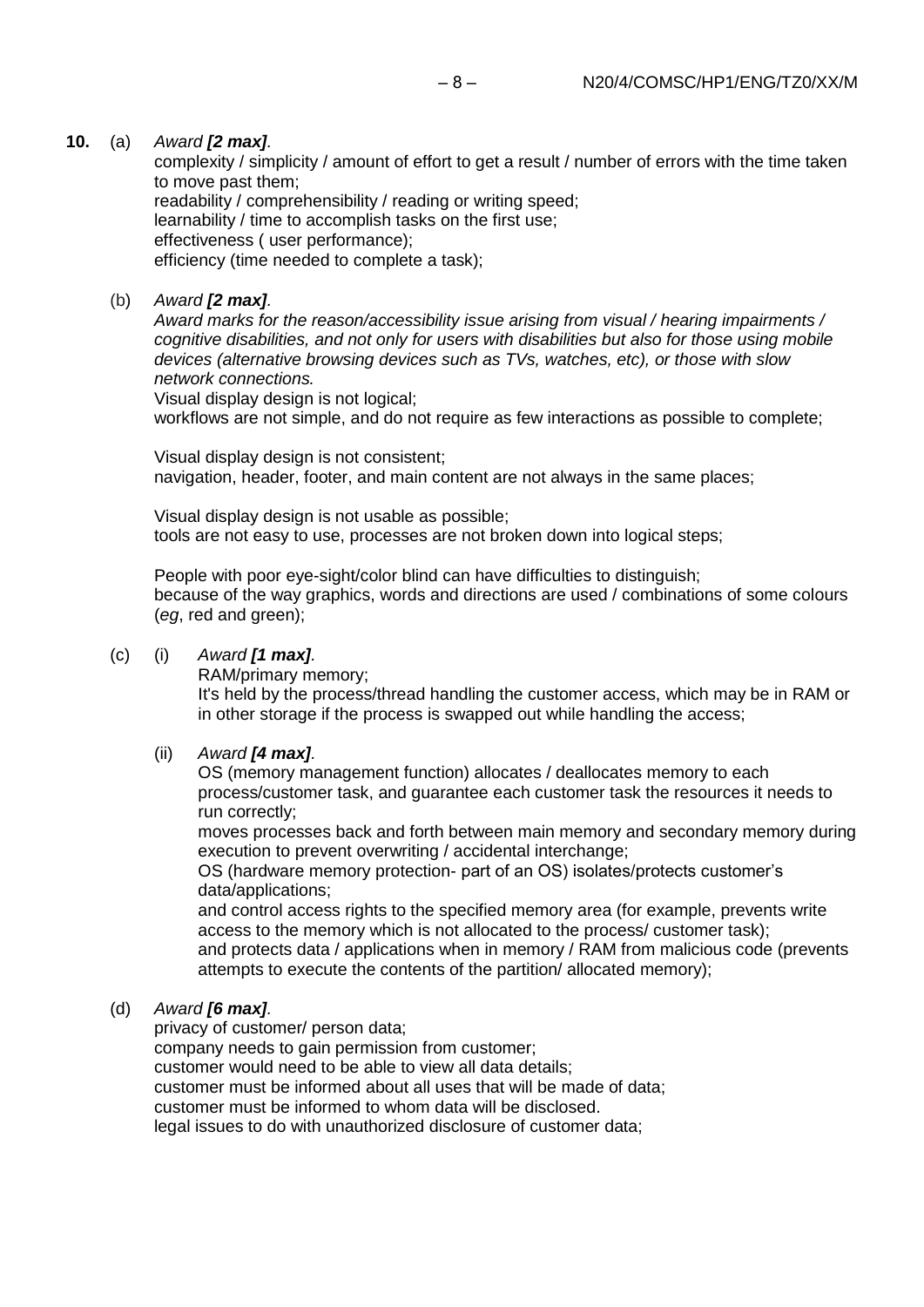#### **11.** (a) *Award [4 max].*

Proximity sensors/ range sensors; Which are used to determine how close an object is to the sensor;

Optical sensors /Photocells and other photometric devices (often used in conjunction to proximity sensors);

which are used to detect the presence or absence of objects;

Tactile sensors / Contact sensors / Bumpers; which are used to determine whether contact is made between sensor and another object;

Touch sensors; which indicate when contact is made;

Force sensors; which indicate the magnitude of the force with the object;

Machine vision;

which is used in robotics for inspection / parts identification / guidance (*accept other uses*);

#### *Mark as 2 and 2*

*Award marks for other miscellaneous category of sensors which also are used in robots. For example, devices for detecting / measuring temperature / fluid pressure / fluid flow / electrical voltage / other physical properties/.*

#### (b) *Award [3 max].*

Output transducer is a device that accepts a (digital) signal from processor; and turns it into a physical movement; to make the floor cleaning robot move in different direction;

#### (c) (i) *Award [1 max].*

Any biometric device (finger print, eye scanner); pin pads/Key pads on doors; smartphone access(cloud-based) / mobile access control;

#### (ii) *Award [3 max].*

*The answer to partc (ii) should match the candidate's answer to part (i).For example:* a camera is used to scan the iris / finger print is scanned; a database stores images (scanned iris/finger print of each employee) and the rooms they are allowed access to; computer compares the scanned image to images stored in the database; if found, the employee is allowed to enter;

#### (d) *Award [4 max].*

Polling requires the computer to actively interact with each swipe device; the computer periodically checks each swipe device whether it has requested service, if it does not require servicing, the computer examines the next one, *etc*. If one of them requires servicing, the computer switches to running the serving program; polling will waste processing time whilst the device is idle;

whilst:

interrupt requires the device to flag the computer;

processor receives interruption signal and services the interrupt by calling the appropriate system subroutine for interrupt processing/interrupt handler;

and hence the computer's time is not wasted whilst the swipe device is idle;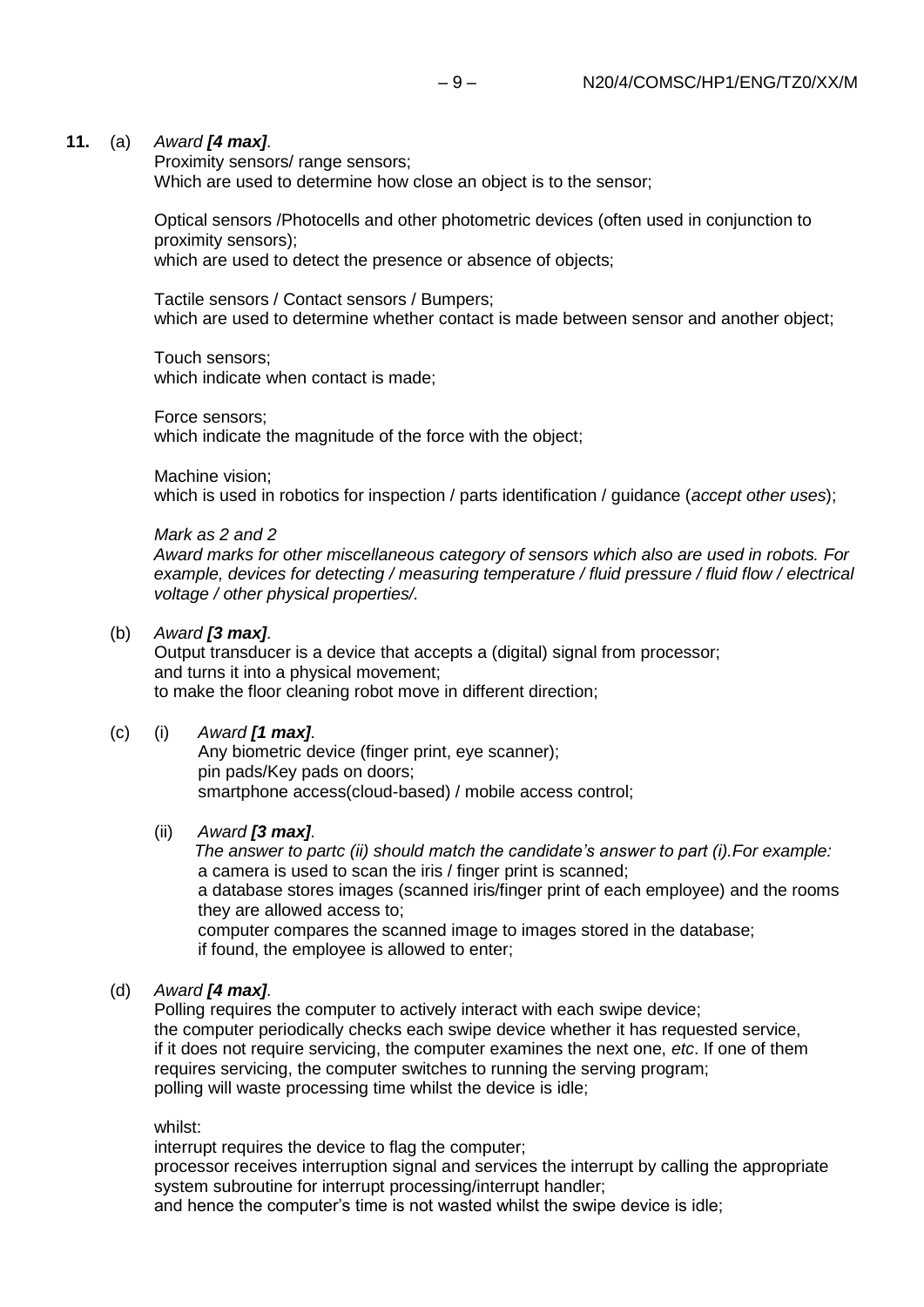#### **12.** (a) *Award [2 max].*

In a stack, the same end is used to insert and delete the elements; whilst two different ends are used in the queue to insert and delete the elements;

Stack has only one open end so only one pointer is used to refer to the top of the stack; but queue has two open ends and two pointers should be used (to refer front and the rear end of the queue);

Queue is a first-in-first-out (FIFO) data structure; and stack is last-in-first-out (LIFO) data structure;

#### (b) (i) *Award [1 max].*

(enqueue) adds an item to rear/tail of the queue;

(ii) *Award [1 max].*

(dequeue) removes an item from front/head of the queue;

#### (iii) *Award [1 max]*

(isEmpty) checks if the queue is empty or not; returns TRUE if the queue is empty, FALSE otherwise;

#### (c) *Award [5 max].*

*Award [1] for a while loop (through queue); Award [1] for placing each item removed from the beginning of the queue to the top of the stack; Award [1] for a while loop (through stack); Award [1] for adding each element popped from the stack to the end of the queue; Award [1] for the correct use of stack and queue methods;*

```
Example:
//S is a new/created empty stack
                    // push all of the elements of Q to stack
while not Q.isEmpty()
       X=Q.dequeue()
       S.push(X) // OR S. push(Q.dequeue())end while
```
//then, pop each element from the stack and add it to Q

```
while not S.isEmpty() 
       X=S.pop()
       Q.enqueue(X); //OR Q.enqueue(S.pop())
end while
```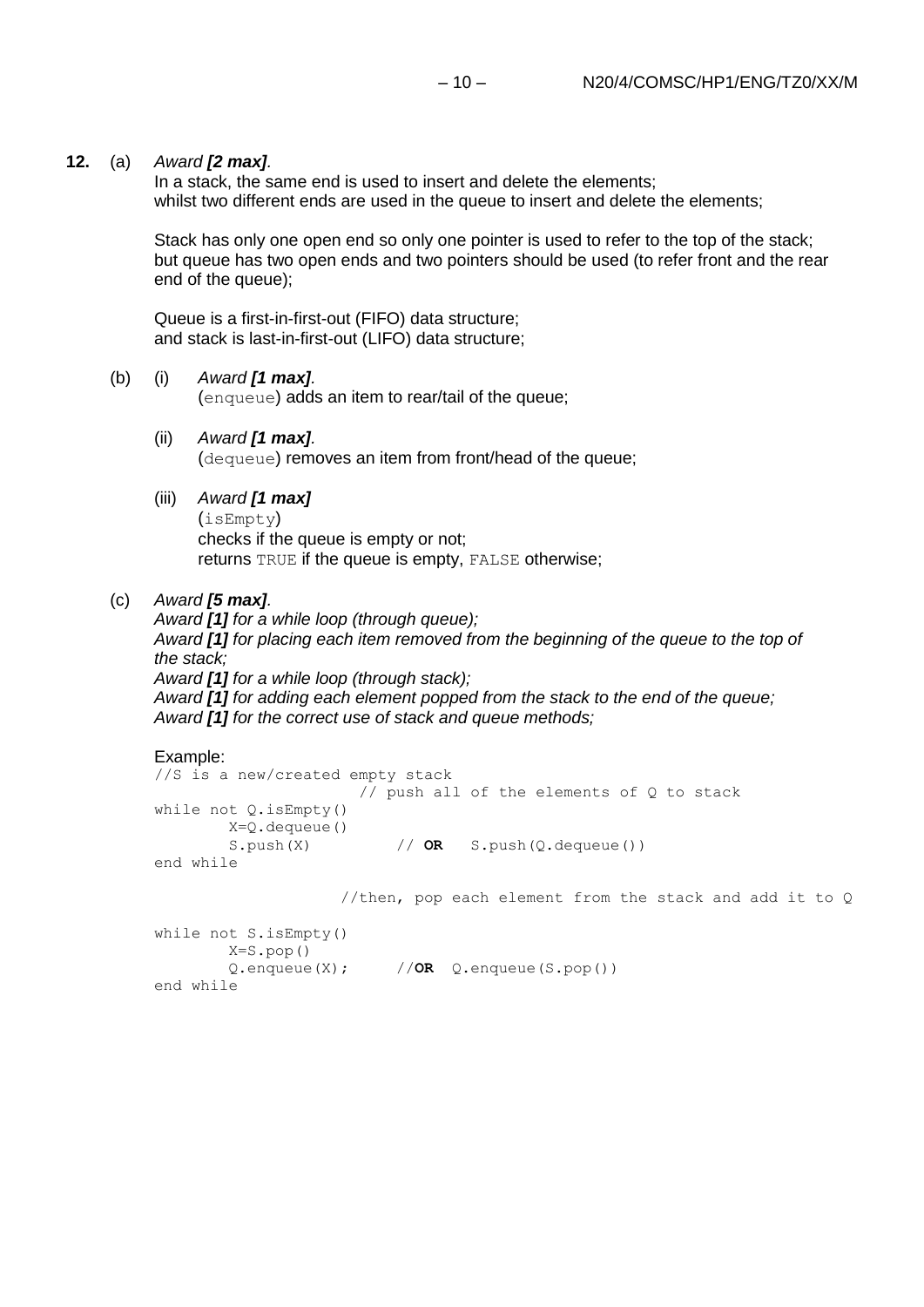#### (d) *Award [3 max].*

```
mystery(7) = 3 + mystery(4) ;
         = 3 +3 + mystery(1) ;
         = 3 +3 + 3 + mystery(-2)=3+3+3+3=12 ;
```
*NOTE: Award only [1] if the working is not shown and only the final result is given.*

#### (e) *Award [2 max].*

More difficult/complicated to code; if the data structure being processed is not recursive;

It is difficult to find bugs; particularly while using global variables;

Can use more memory (than iterative solution) when executed; because every recursive call increases the call stack;

Recursion to a deeper level will be difficult/impossible to implement; if the call stack space on the system is limited;

Slower execution / using a recursive function takes more time to execute; as compared to its non- recursive/ iterative counterpart;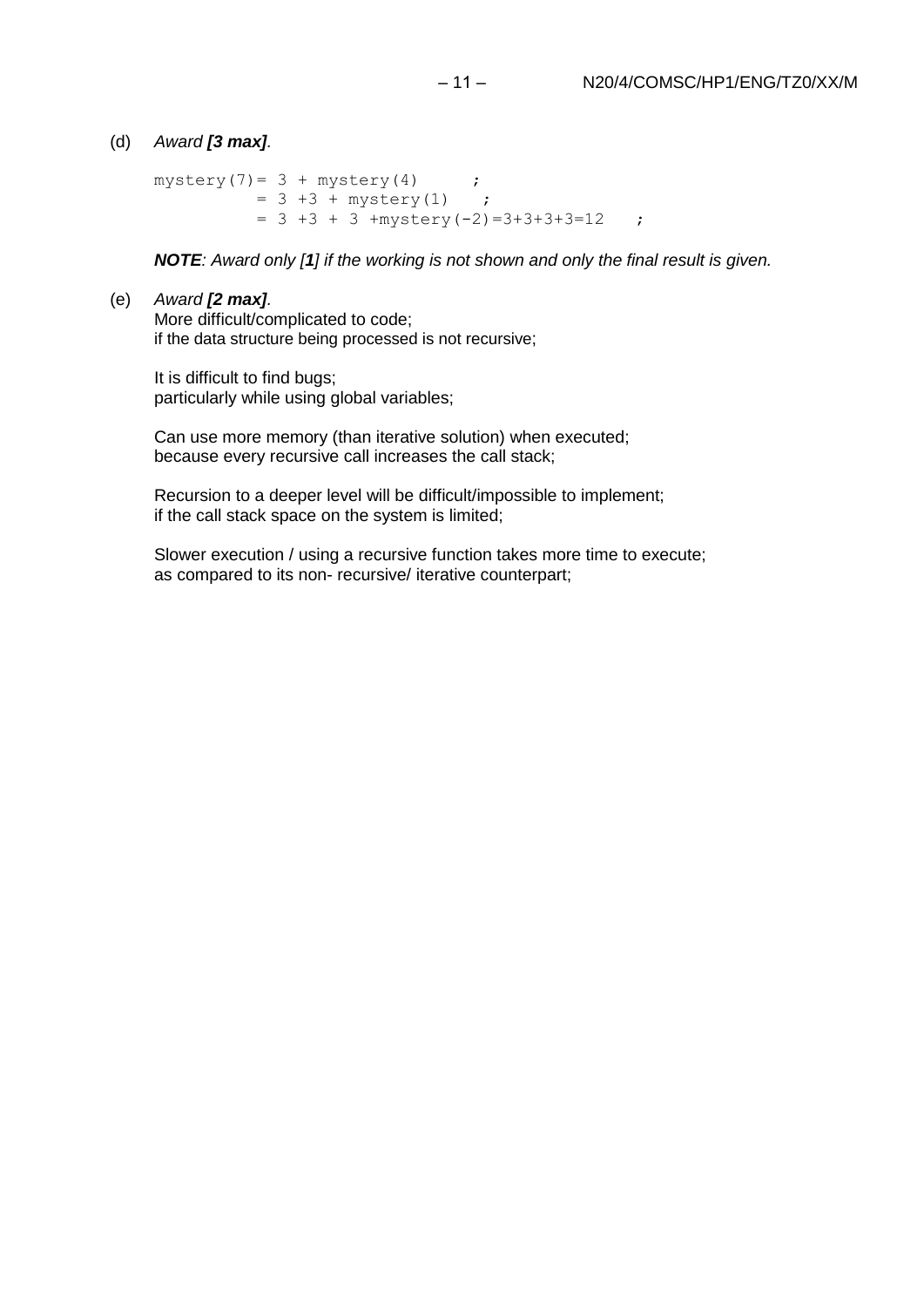#### **13.** (a) *Award [3 max].*

*Award [1] for nested loops/loop through all array elements; Award [1] for checking the array element for the number of colour; Award [1] for updating correctly each of the array elements;*

#### Example 1:

```
loop for I=0 to N-1
    loop for J=0 to N-1
        if A[I][J]=-1then A[I][J]=0else A[I][J]=1end if
    end loop
end loop
```
#### Example 2:

```
R=0C=0I=0loop while I< N*N
    if A[R][C]=0then A[R][C]=1else A[R][C]=0end if
    C = C + 1if C>9 then
        C=0R=R+1end if
    I = I + 1end loop
```
#### (b) (i) *Award [1 max].*

270 (degrees);

#### (ii) *Award [2 max].*

A rotation by 360 degrees returns the image/matrix to its original value, so no action need be taken. A rotation by 360+N degrees is equivalent to a rotation by N degrees (this logic repeats, so for 90 degree rotations, there are only 3 transformations needed: by 90, by 2\*90 and by 3\*90);

making more is unnecessary/inefficient;

Unnecessary calls to the method rotate() which would make the algorithm less efficient are avoided;

for example, repeating 10 times and repeating 2 (=10 mod 4) times, both return the array holding the image rotated by 180 degrees;

*NOTE*: A*ccept any appropriate example, with any value of K which is greater than or equal to 4*;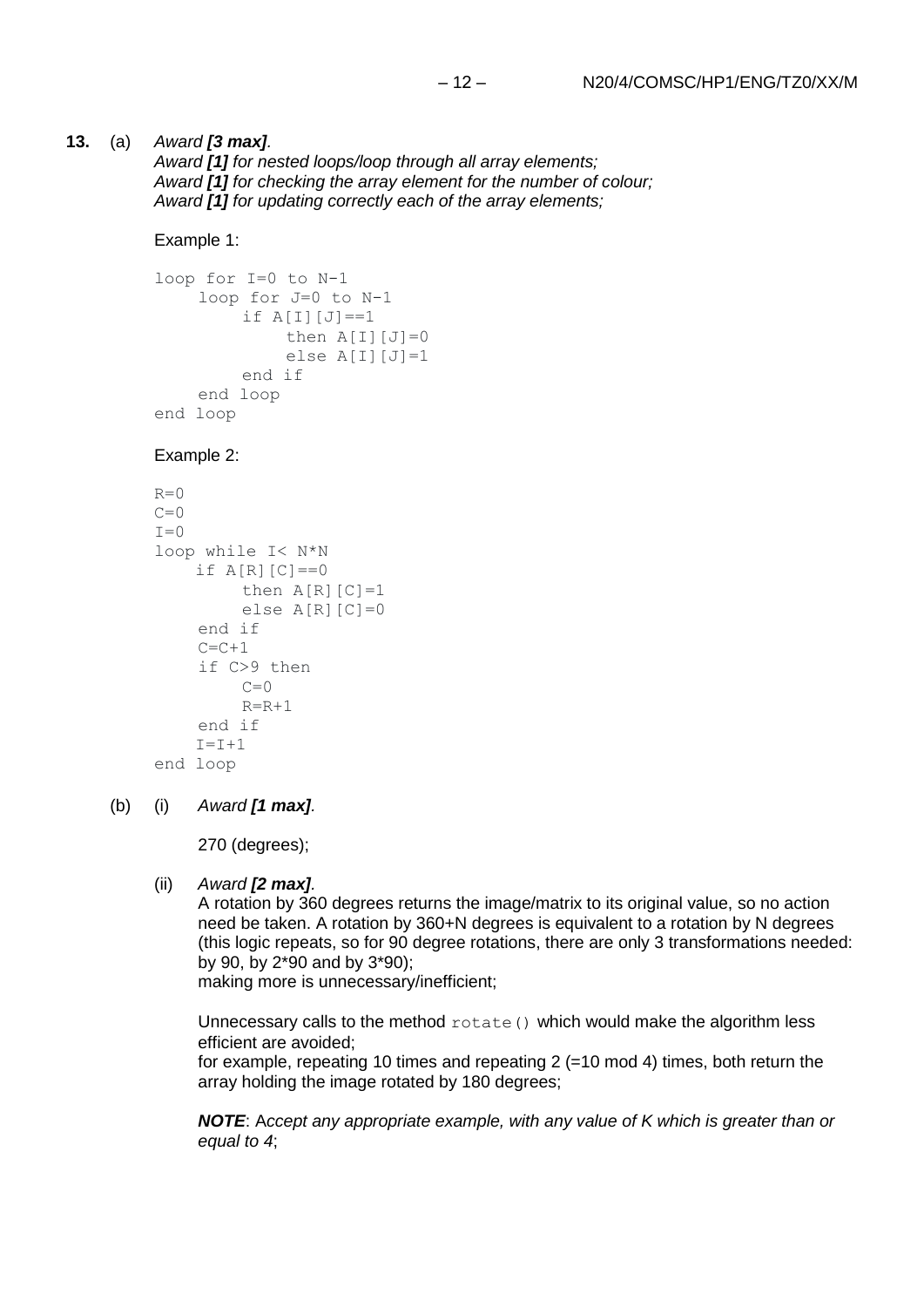#### (c) *Award [3 max].*

*Award [1] for completely correct nested loops; Award [1] for correctly determining row indexes (in both matrixes, A and B); Award [1] for correctly determining column indexes (in both matrixes, A and B);*

*NOTE: The method heading and return statement may not appear in the answers. Only an algorithm for the method rotate() is requested.*

Example:

```
rotate(N,A)
     // initialize two dimensional array B 
    // for example, int[][] B = new int[N][N];loop for I = 0 to N-1loop for J = 0 to N-1B[I][J] = A[N-J–1][I] 
                    // instead of these array subscripts
                    // the following can be written
                    // B[J][N-1-I] = A[I][J]
             end loop
       end loop
     return B
```
end rotate